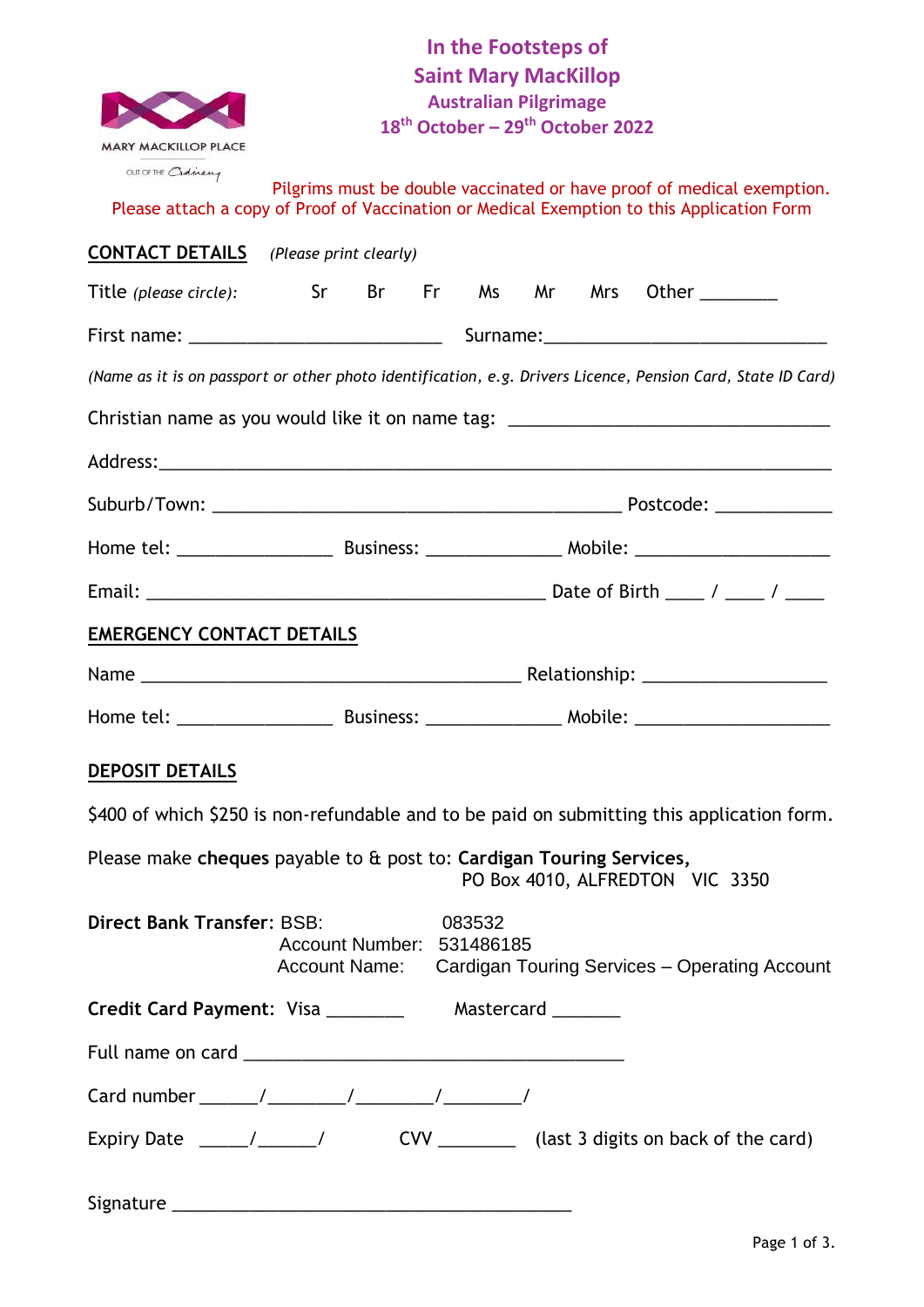# *Final Payment to be made by 1 st September 2022.*

| <b>ACCOMMODATION REQUIREMENTS</b> (please circle your choice)                    |          |
|----------------------------------------------------------------------------------|----------|
| Single room or twin share _______________ with whom ____________________________ |          |
|                                                                                  |          |
| (In Portland some accommodation will be on an upper level)                       |          |
| <b>DIETARY REQUIREMENTS</b> (please circle your choice)                          |          |
|                                                                                  |          |
| If yes, please specify:                                                          |          |
|                                                                                  |          |
| <b>HEALTH DETAILS</b> (please circle your choice)                                |          |
| Do you have a health history of which we need to be aware?                       | Yes / No |
| If yes, please specify:                                                          |          |
|                                                                                  |          |
|                                                                                  |          |

*(If necessary please use an extra page.)*

**Please Note:** *During the pilgrimage some physical activity will be required: walking, standing, entering and leaving the coach. If you experience any difficulties in these areas, please think carefully about whether you are fit enough for this pilgrimage. Those using a walking frame would find participation in this pilgrimage very difficult.*

\_\_\_\_\_\_\_\_\_\_\_\_\_\_\_\_\_\_\_\_\_\_\_\_\_\_\_\_\_\_\_\_\_\_\_\_\_\_\_\_\_\_\_\_\_\_\_\_\_\_\_\_\_\_\_\_\_\_\_\_\_\_\_\_\_\_\_\_\_\_\_\_\_\_\_\_

**PLEASE FORWARD APPLICATION FORM AND PHOTO ID (which includes your name)** *e.g.**Photocopy of Driver's Licence; or Passport; or State Identification Card*

TO: **Cardigan Touring Services, Mary MacKillop Pilgrimage, PO Box 4010, ALFREDTON VICTORIA 3350 Telephone: 0407 966 651. Email:** [jim@go2000.com.au](mailto:jim@go2000.com.au)